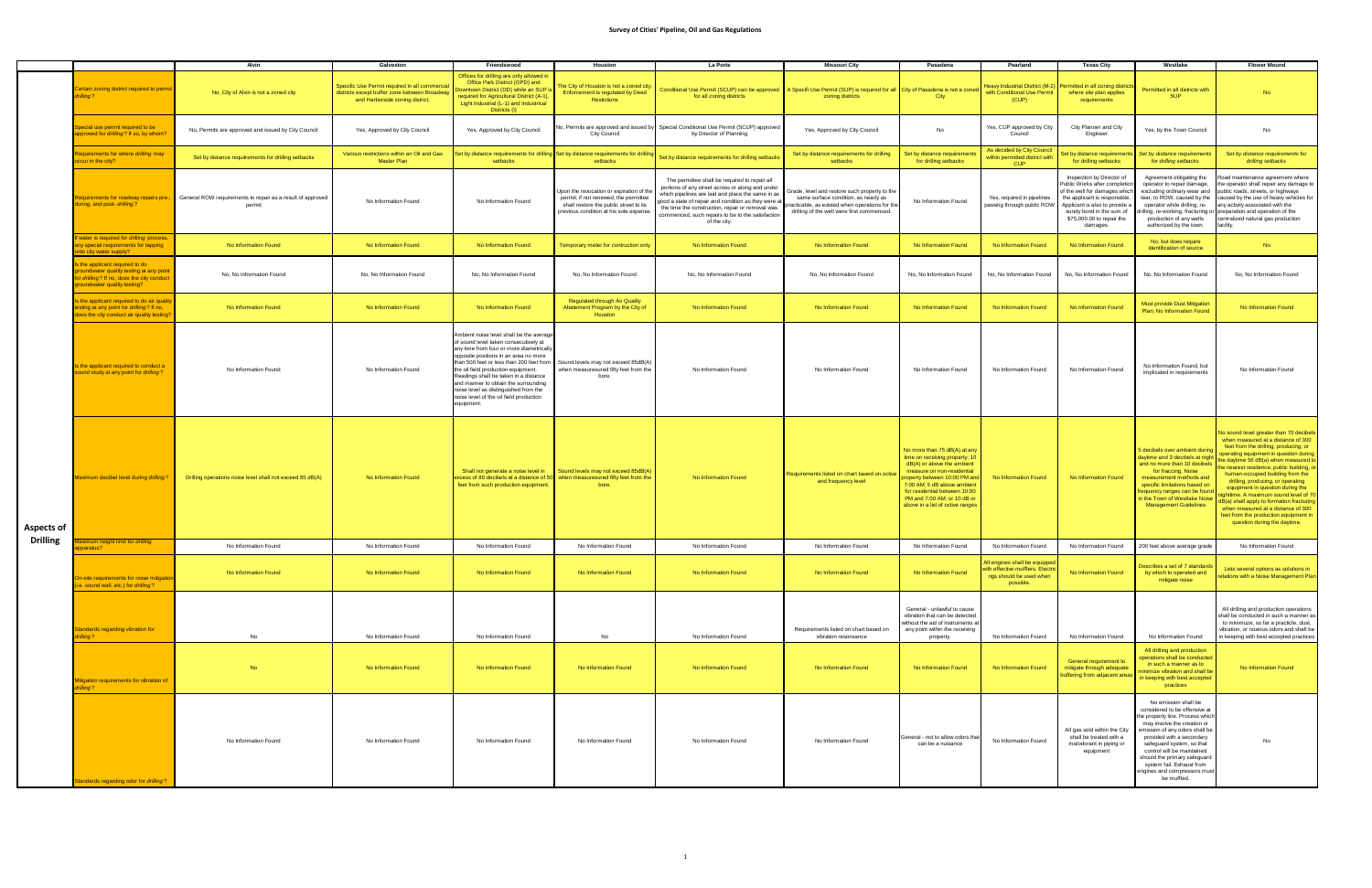|                                             |                                                                                                                          | Alvin                                                                                                                                                                                                                                                                                                                                                                         | Galveston                                                                                                                                                                                                                                                         | Friendswood                                                                                                                                                                                                                                                                                                                                                                                | Houston                                                                                                                                                                | La Porte                                                                                                                                                                                                                                                                  | <b>Missouri City</b>                                                                                                                                                                                | Pasadena                                                                                                                     | Pearland                                                                                                                    | <b>Texas City</b>                                                                                                                                                              | Westlake                                                                                                                                                                                                                                              | <b>Flower Mound</b>                                                                                                                                                                                                                                                                                                    |
|---------------------------------------------|--------------------------------------------------------------------------------------------------------------------------|-------------------------------------------------------------------------------------------------------------------------------------------------------------------------------------------------------------------------------------------------------------------------------------------------------------------------------------------------------------------------------|-------------------------------------------------------------------------------------------------------------------------------------------------------------------------------------------------------------------------------------------------------------------|--------------------------------------------------------------------------------------------------------------------------------------------------------------------------------------------------------------------------------------------------------------------------------------------------------------------------------------------------------------------------------------------|------------------------------------------------------------------------------------------------------------------------------------------------------------------------|---------------------------------------------------------------------------------------------------------------------------------------------------------------------------------------------------------------------------------------------------------------------------|-----------------------------------------------------------------------------------------------------------------------------------------------------------------------------------------------------|------------------------------------------------------------------------------------------------------------------------------|-----------------------------------------------------------------------------------------------------------------------------|--------------------------------------------------------------------------------------------------------------------------------------------------------------------------------|-------------------------------------------------------------------------------------------------------------------------------------------------------------------------------------------------------------------------------------------------------|------------------------------------------------------------------------------------------------------------------------------------------------------------------------------------------------------------------------------------------------------------------------------------------------------------------------|
|                                             | tigation requirements for odor for<br>lling?                                                                             | No Information Found                                                                                                                                                                                                                                                                                                                                                          | No Information Found                                                                                                                                                                                                                                              | No Information Found                                                                                                                                                                                                                                                                                                                                                                       | No Information Found                                                                                                                                                   | No Information Found                                                                                                                                                                                                                                                      | No Information Found                                                                                                                                                                                | General - not to allow odors tha<br>can be a nuisance                                                                        | No Information Found                                                                                                        | No Information Found                                                                                                                                                           | All drilling and production<br>operations shall be conducted<br>in such a manner as to<br>minimuze, so far a practicle,<br>and shall be in keeping with<br>best accepted practices                                                                    | All drilling and production operations<br>shall be conducted in such a manner as<br>to minimuze, so far a practicle, dust,<br>ust, vibration, or noxious odors vibration, or noxious odors and shall be<br>in keeping with best accepted practices                                                                     |
|                                             | equirements for the disposal of waste<br>r drilling?                                                                     | Disposal of salt water and other waste should be made in a<br>manner not to contaminate the water supply and cannot be<br>discharge to the sanitary sewer system.                                                                                                                                                                                                             | Make adequate provisions for the disposal of<br>terials in a manner which prevents the<br>ntamination of the surface or subsurface<br>water supply or the destruction of vegetation.                                                                              | All slush and reserve pits used in<br>connection with all drilling and reworking<br>operations shall be constructed to<br>eliminate any seepage. Such pits and<br>contents shall be removed and all wast<br>substances, such as drilling muds, oil,<br>brine or acids, produced or used shall<br>be retained in watertight receptors<br>where they may be disposed of outside<br>the city. | No Information Found                                                                                                                                                   | all salt water or other impurities and dispose in such $\sum_{m=1}^{N}$ Make adequate provisions for the disposal of<br>manner as to not contaminate the underground<br>water strata or vegetation. Disposal process shall<br>be approved by the city, prior to disposal. | naterials in a manner which prevents the<br>ontamination of the surface or subsurface<br>vater supply or the destruction of vegetation.                                                             | Disposal location to be<br>approved by the City meeting<br>federal and state requirements                                    | Must dispose in such a<br>the water supply, destroy as to avoid creating a fire<br>the environment                          | All waste shall be burned or<br>anner as to not contaminate disposed of in such a manne<br>vegetation or adversly affect hazard or polluting streams<br>and freshwater strata. | At site plan stage, provide a<br>waste disposal plan for all<br>drilling and post-frilling<br>operations. Commercial<br>saltwater disposal wells are<br>prohibited. All storage tanks<br>must conform to removal of<br>waste and prohibition of pits. | Waste Dispoal for tanks used for<br>torage are to conform to 4 subsection<br>requirements                                                                                                                                                                                                                              |
|                                             | reening requirements of <i>drilling</i><br>paratus?                                                                      | Required fence for wells and with its surface facilities and<br>storage tanks.                                                                                                                                                                                                                                                                                                | All wells and production facilities shall be<br>fenced so as to prevent easy entry; however<br>any wellhead, tank battery, pumping unit or<br>equipment located on any property which is<br>already fenced in its entirety will require no<br>additional fencing. | encing required for well, together with<br>surface facilities with other appropriate<br>vegetation shall be planted.                                                                                                                                                                                                                                                                       | Wellheads, tank batteries, pumping<br>units and equipment located within a<br>densely populated area or nearer than<br>100 feet to a public street shall be<br>fenced. | Any well shall enclose the well along with its<br>surface facilities and storage tanks, by a smooth<br>net wire fence sufficiently high and properly built.                                                                                                               | All wellheads, tank batteries, pumping units<br>and equipment located within a densely<br>populated area or nearer than 100 feet to a<br>public street shall be adequately protected by<br>a fence. | No Information Found                                                                                                         | All equipment must be<br>landscaped in densely<br>populated areas where is is<br>not visible outside the fence<br>enclosure | Provide man-proof fencing<br>when within 500 feet of a<br>atted subdivision or dwellir<br>within the subdivision                                                               | Fence until 8-foot wall is<br>instructed and landscape plar<br>with maintenance agreement                                                                                                                                                             | Screening shall be installed completely<br>around all permanent structures<br>associated with the extraction,<br>production, and transportation of<br>minerals and shall be sufficient to<br>creen from view the structures sought<br>to be screened within 45 days of<br>production. Has various screening<br>options |
| Aspects of<br>Oil & Gas<br>Wells            | ny distancing requirements for oil or<br>as wells from private or public water<br>ells?                                  | No wells shall be drilled at any location within a drilling block<br>that is nearer than 1,000 feet to a drainage canal, public water<br>well or navigable stream.                                                                                                                                                                                                            | No Information Found                                                                                                                                                                                                                                              | Any well or related facility shall be<br>located at a greater distance than 500<br>feet from any fresh water well,<br>residence, commercial building,<br>stadium, etc.                                                                                                                                                                                                                     | No Information Found                                                                                                                                                   | No drilling nearer than 750 feet to city-owned<br>buildings or water wells without written permission<br>from the city.                                                                                                                                                   | No Information Found                                                                                                                                                                                | No Information Found                                                                                                         | As decided by City Council<br>within permitted district with<br>CUP                                                         | No Information Found                                                                                                                                                           | No well is to be located within<br>water well and must provide pre water well.<br>and post drilling analysis and<br>flow rate.                                                                                                                        | 200 feet of any existing fresh No drilling within 1,000 feet to any fresh                                                                                                                                                                                                                                              |
|                                             | ny distancing requirements for oil and<br>as wells from water and sewer lines?                                           | No Information Found                                                                                                                                                                                                                                                                                                                                                          | No Information Found                                                                                                                                                                                                                                              | No Information Found                                                                                                                                                                                                                                                                                                                                                                       | No Information Found                                                                                                                                                   | No Information Found                                                                                                                                                                                                                                                      | No specific distances. Just requirement to no<br>interfere                                                                                                                                          | No Information Found                                                                                                         | No Information Found                                                                                                        | No Information Found                                                                                                                                                           | No Information Found                                                                                                                                                                                                                                  | No Information Found                                                                                                                                                                                                                                                                                                   |
|                                             | ly emergency management or fire<br>evention protocol for oil and gas                                                     | No Information Found                                                                                                                                                                                                                                                                                                                                                          | No Information Found                                                                                                                                                                                                                                              | Emergency firefighting apparatus and<br>supplies shall be maintained on the<br>frilling site at all times during the drillin<br>operations, and on the site of each                                                                                                                                                                                                                        | No Information Found                                                                                                                                                   | No Information Found                                                                                                                                                                                                                                                      | No Information Found                                                                                                                                                                                | No Information Found                                                                                                         | Not by ordinance, but by<br>policy                                                                                          | No Information Found                                                                                                                                                           | Requires a Hazardous<br>Materials and Management<br>Plan                                                                                                                                                                                              | rior to the commencement of oil and/or<br>gas, or any other hydrocarbons<br>production activities, operator shall<br>submit to the oil and gas inspector an                                                                                                                                                            |
|                                             | <b>Iroad Commission of approval of oil</b><br>gas wells required prior to city<br>oval?                                  | <b>No</b>                                                                                                                                                                                                                                                                                                                                                                     | <b>No</b>                                                                                                                                                                                                                                                         | <b>No</b>                                                                                                                                                                                                                                                                                                                                                                                  | <b>No</b>                                                                                                                                                              | <b>No</b>                                                                                                                                                                                                                                                                 | <b>No</b>                                                                                                                                                                                           | No Information Found                                                                                                         | <b>No</b>                                                                                                                   | No Information Found                                                                                                                                                           | No Information Found                                                                                                                                                                                                                                  | Forms W1 and P4 upon submittal                                                                                                                                                                                                                                                                                         |
|                                             | aximum decibel level when well is in<br>oduction?                                                                        | 85 dB(A) when operating                                                                                                                                                                                                                                                                                                                                                       | No Information Found                                                                                                                                                                                                                                              | Shall not generate a noise level in<br>excess of 80 decibels at a distance of 50<br>feet from such production equipment.                                                                                                                                                                                                                                                                   | Sound levels may not exceed 85dB(A<br>when measuresured fifty feet from the<br>bore.                                                                                   | No Information Found                                                                                                                                                                                                                                                      | Requirements listed on chart based on octive<br>and frequency level                                                                                                                                 | Vo more than 75 dB(A) at any<br>time on receiving property; 1<br>dB(A) or above the ambient<br>sound level on non-residentia | No Information Found                                                                                                        | No Information Found                                                                                                                                                           | t no point along the bounding<br>operty line of any lot or parcel<br>a residential district shall the<br>ound level of any operation                                                                                                                  | A maximum sound level of 70 dB(a)<br>shall apply to formation fracturing when<br>neasured at a distance of 300 feet from<br>the production equipment in question                                                                                                                                                       |
|                                             | nimum setback requirement for well<br>m residential structures, schools, an<br>y cares?                                  | No wells shall be drilled at any location within a drilling block   Within three hundred (300) feet of any park or<br>that is nearer than 500 feet to any exterior boundary line from a residential, commercial, industrial, institutional,<br>public/parochial school, hospital, church or public building<br>without permission of the owner or nearer than 1,000 feet to a | public or other building regularly or periodically<br>occupied by persons, provided that the                                                                                                                                                                      | No well to be located nearer than 500<br>feet to any residence or commercial<br>building or freshwater well without the<br>oplicant having first secured the writte                                                                                                                                                                                                                        | lo drilling nearer than 400 ft from an<br>esidence or building requirding written<br>permission                                                                        | No well shall be drilled and no permit shall be<br>ssued for any well to be drilled at any location<br>which is nearer than 750 feet of any school campus<br>within the La Porte Independent School District                                                              | ued for any well to be drilled in any locati<br>within a drilling unit which location is nearer<br>than 400 feet to any residence, building or<br>subdivision lot line without the applicant's      | 400 feet for residential or<br>commercial buildings                                                                          | As decided by City Council<br>within permitted district with<br><b>CUP</b>                                                  | Vo permit shall be issued fo<br>iny well nearer than 600 fee<br>to any residence, building o<br>tructure without the applical                                                  | Drill zones must be at least<br>,000 feet from all protected<br>areas with 4 exceptions listed.                                                                                                                                                       | 1,000 feet from any public park; or<br>000 feet from any residence owned by<br>person that does not have a mineral<br>interest or 500 feet from any building                                                                                                                                                           |
|                                             | nimum setback requirement for wells<br>rom non-residential structures?                                                   | Determined by individual Deed Restrictions                                                                                                                                                                                                                                                                                                                                    | 500 feet                                                                                                                                                                                                                                                          | Vo well nearer than 500 feet to any<br>commercial building without the<br>applicant having first secured the written<br>ermission of the city community                                                                                                                                                                                                                                    | 400 feet                                                                                                                                                               | 750 feet                                                                                                                                                                                                                                                                  | lo well shall be drilled nearer than 400 feet to<br>any building or subdivision lot line without the<br>applicant's having first secured the written<br>permission nor within any of the streets or | 400 feet for structures over 60<br>square feet in size                                                                       | As decided by City Council<br>within permitted district with<br>CUP                                                         | p permit shall be issued for<br>y well nearer than 600 fee<br>b any building or structure<br>vithout the applicant having                                                      | No well shall be located within<br>1,000 feet of any protected use                                                                                                                                                                                    | 1.000 feet                                                                                                                                                                                                                                                                                                             |
|                                             | bandonment of the well                                                                                                   | No Information Found                                                                                                                                                                                                                                                                                                                                                          | Yes                                                                                                                                                                                                                                                               | Yes                                                                                                                                                                                                                                                                                                                                                                                        | Yes                                                                                                                                                                    | Yes                                                                                                                                                                                                                                                                       | Yes                                                                                                                                                                                                 | No Information Found                                                                                                         | Yes                                                                                                                         | No Information Found                                                                                                                                                           | <b>Requires inspections</b><br>estoration and abandonmer<br>fee with requirements                                                                                                                                                                     | (the "commission"); however, all well<br>casings shall be cut and removed to a<br>depth of at least ten feet below the                                                                                                                                                                                                 |
|                                             | ecial use permit required to be<br>proved for <i>pipelines</i> ? If so, by whom                                          | City Council                                                                                                                                                                                                                                                                                                                                                                  | City Council                                                                                                                                                                                                                                                      | Community Development Director                                                                                                                                                                                                                                                                                                                                                             | No                                                                                                                                                                     | City Council                                                                                                                                                                                                                                                              | City Council                                                                                                                                                                                        | No Information Found                                                                                                         | No Information Found                                                                                                        | No Information Found                                                                                                                                                           | Vo, complete applications mus<br>go through a Pipeline Review<br>Committee                                                                                                                                                                            | No                                                                                                                                                                                                                                                                                                                     |
|                                             | ny emergency management or fire<br>revention protocol for <i>pipelines</i> ?                                             | No Information Found                                                                                                                                                                                                                                                                                                                                                          | No Information Found                                                                                                                                                                                                                                              | No Information Found                                                                                                                                                                                                                                                                                                                                                                       | No Information Found                                                                                                                                                   | No Information Found                                                                                                                                                                                                                                                      | No Information Found                                                                                                                                                                                | No Information Found                                                                                                         | No Information Found                                                                                                        | No Information Found                                                                                                                                                           | Each pipeline owner and<br>operation shall provide a list of<br>information to the City such as<br>emergency contacts, actions<br>that can be taken in an<br>emergency and bais<br>information on product being<br>transported                        | ach pipeline owner or operator shall<br>intain written procedures to minimize<br>e hazards resulting from an<br>ergency. Subsections list<br>equirements                                                                                                                                                               |
|                                             | ailroad Commission of approval of<br><i><b>pipelines required prior to city approval</b></i>                             | No                                                                                                                                                                                                                                                                                                                                                                            | No                                                                                                                                                                                                                                                                | No                                                                                                                                                                                                                                                                                                                                                                                         | No                                                                                                                                                                     | No                                                                                                                                                                                                                                                                        | No                                                                                                                                                                                                  | No Information Found                                                                                                         | No Information Found                                                                                                        | No Information Found                                                                                                                                                           | No Information Found                                                                                                                                                                                                                                  | T-4 (crossing multiple property) upon<br>submittal                                                                                                                                                                                                                                                                     |
| Aspects of<br>Oil & Gas<br><b>Pipelines</b> | <b>Minimum setback requirement for</b><br><i><b>pipelines from residential structures,</b></i><br>chools, and day cares? | No Information Found                                                                                                                                                                                                                                                                                                                                                          | No Information Found                                                                                                                                                                                                                                              | lo pipeline except low-pressure<br>istribution system pipelines as defined<br>nerein shall be installed nearer than 50<br>feet to any residence or commercial<br>building.                                                                                                                                                                                                                 | No Information Found                                                                                                                                                   | No information found                                                                                                                                                                                                                                                      | No Information found                                                                                                                                                                                | No Information Found                                                                                                         | <b>No</b>                                                                                                                   | Residential uses have a<br>minimum 25 feet from all<br>buildings and accessory<br>structures, the Commissior<br>may request additional<br>setbacks                             | No Information Found                                                                                                                                                                                                                                  | No Information Found                                                                                                                                                                                                                                                                                                   |
|                                             | mum setback requirement for<br>elines from non-residential<br>ctures?                                                    | Determined by individual Deed Restrictions                                                                                                                                                                                                                                                                                                                                    | No Information Found                                                                                                                                                                                                                                              | No pipeline except low-pressure<br>distribution system pipelines as defined<br>herein shall be installed nearer than 50<br>feet to any residence or commercial<br>building.                                                                                                                                                                                                                | Determined by individual Deed<br>Restrictions                                                                                                                          | No Information Found                                                                                                                                                                                                                                                      | No Information Found                                                                                                                                                                                | No Information Found                                                                                                         | No Information Found                                                                                                        | No Information Found                                                                                                                                                           | ny construction, reconstruction<br>or expansion of a site or<br>subdivision within 100 feet of a<br>pipeline or easement shall<br>execute a waiver and hold<br>harmless agreement                                                                     | No Information Found                                                                                                                                                                                                                                                                                                   |
|                                             | creening requirements of above-<br>ound pipeline apparatus?                                                              | Any person who completes any well as a producer shall have<br>the obligation to fence said well, together with its surface<br>facilities and storage tanks.                                                                                                                                                                                                                   | All wells and production facilities shall be<br>fenced so as to prevent easy entry; however<br>any wellhead, tank battery, pumping unit or<br>equipment located on any property which is<br>already fenced in its entirety will require no<br>additional fencing. | encing required for well, together with<br>urface facilities with other appropriate<br>vegetation shall be planted.                                                                                                                                                                                                                                                                        | Wellheads, tank batteries, pumping<br>units and equipment located within a<br>densely populated area or nearer than<br>100 feet to a public street shall be<br>fenced. | Any well shall enclose the well along with its<br>surface facilities and storage tanks, by a smooth<br>net wire fence sufficiently high and properly built.                                                                                                               | All wellheads, tank batteries, pumping units<br>and equipment located within a densely<br>populated area or nearer than 100 feet to a<br>public street shall be adequately protected by<br>a fence. | No Information Found                                                                                                         | All equipment must be<br>landscaped in densely<br>populated areas where is is<br>not visible outside the fence<br>enclosure | Provide adequate screening it<br>determined applicable by staf<br>and planning board                                                                                           | Fence until 8-foot wall is<br>onstructed and landscape plar<br>with maintenance agreement                                                                                                                                                             | creening shall be installed completely<br>around all permanent structures<br>associated with the extraction,<br>production, and transportation of<br>minerals and shall be sufficient to<br>creen from view the structures sought<br>to be screened within 45 days of<br>production. Has various screening<br>options  |